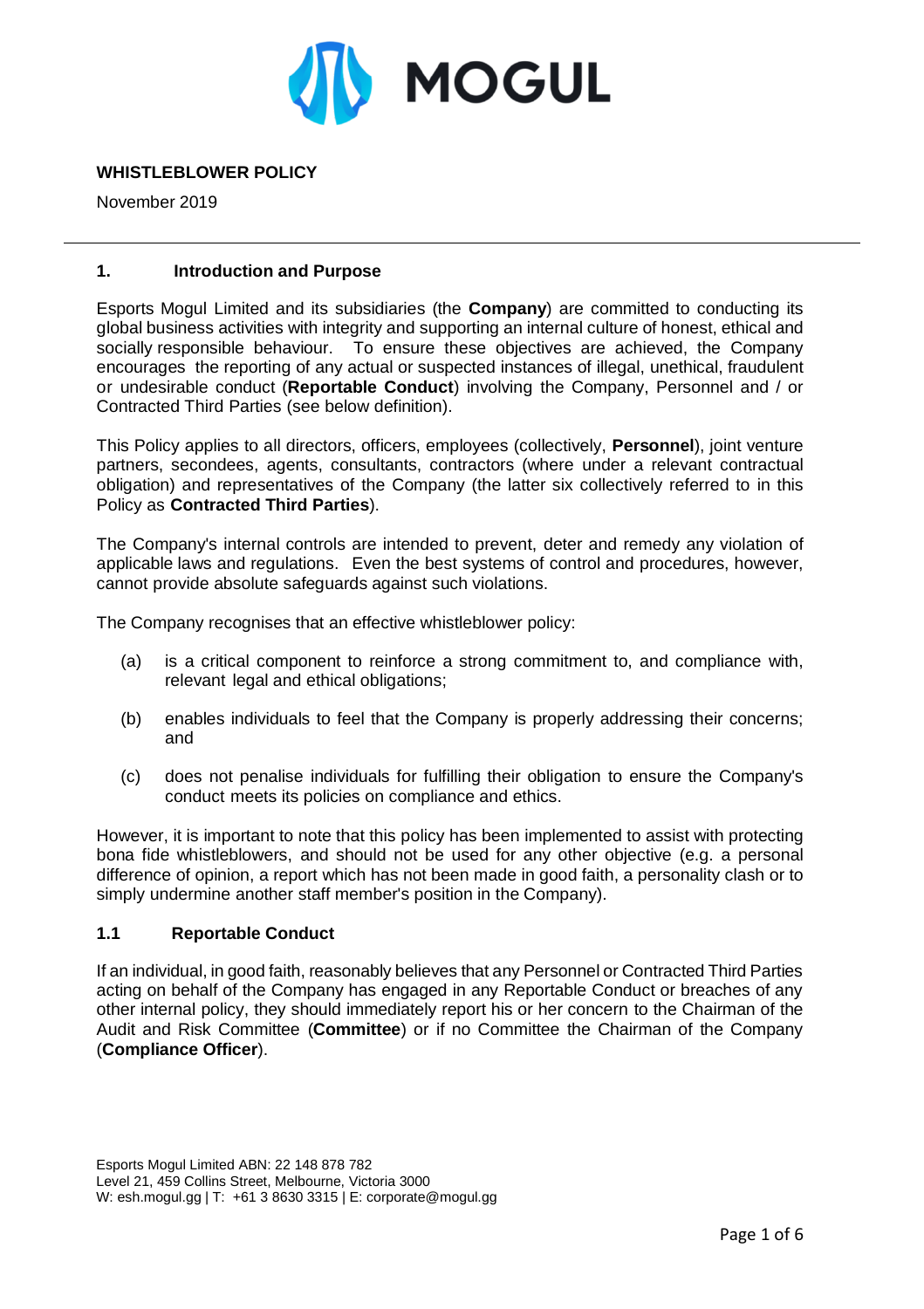

Examples of Reportable Conduct include:

- (a) dishonest, fraudulent or corrupt activity, including bribery or other activity in breach of the Company's Anti-bribery and Corruption Policy;
- (b) illegal activity (such as theft, drug sale or use, violence, harassment or intimidation, criminal damage to property or other breaches of state or federal law), whether or not they are acting in the capacity as Personnel or Contracted Third Parties at the time the Reportable Conduct occurred;
- (c) unethical or breach of the Company's policies (such as dishonestly altering company records or data, adopting questionable accounting practices or wilfully breaching the Company's Code of Conduct or other policies or procedures);
- (d) activity potentially damaging to the Company, Personnel or an Contracted Third Party, such as unsafe work practices, environmental damage, health risks or abuse of Company property or resources;
- (e) activities which may result in financial loss to the Company or damage its reputation or be otherwise detrimental to the Company' interests;
- (f) harassment, discrimination, victimisation and bullying or any other type of detrimental action (other than disclosures that solely relate to personal work-related grievances as defined in the Corporations Act);
- (g) amounts to an abuse of authority; or
- (h) indicates a significant risk to public safety or the stability of, or confidence in, the financial system.

If an individual is not comfortable reporting a concern to the Compliance Officer, they should report the concern to any supervisor or member of management whom he or she is comfortable approaching. Any supervisor or manager who receives a report of an alleged violation, concern or complaint must immediately forward the report to the Compliance Officer.

If the report, concern or complaint involves the Compliance Officer, it should be made to a supervisor or manager, who must immediately forward the report, concern or complaint to a director of the Company. The Company's Board of Directors will then assess and investigate the report, concern or complaint in accordance with this policy, in place of the Compliance Officer.

Reports of alleged violations, concerns or complaints may be anonymously submitted to the Compliance Officer. All reports of alleged violations, concerns or complaints, whether or not they were submitted anonymously, will be kept in strict confidence to the extent possible at law and consistent with the Company's need to conduct an adequate investigation.

## **1.2 Communicating Reportable Conduct**

The Company has several channels for making a report if a person becomes aware of any issue or behaviour, which he or she considers to be Reportable Conduct. Personnel or Contracted Third Parties should raise the matter with the Compliance Officer, and if it is not possible or inappropriate to report the matter to the Compliance Officer (for example, if the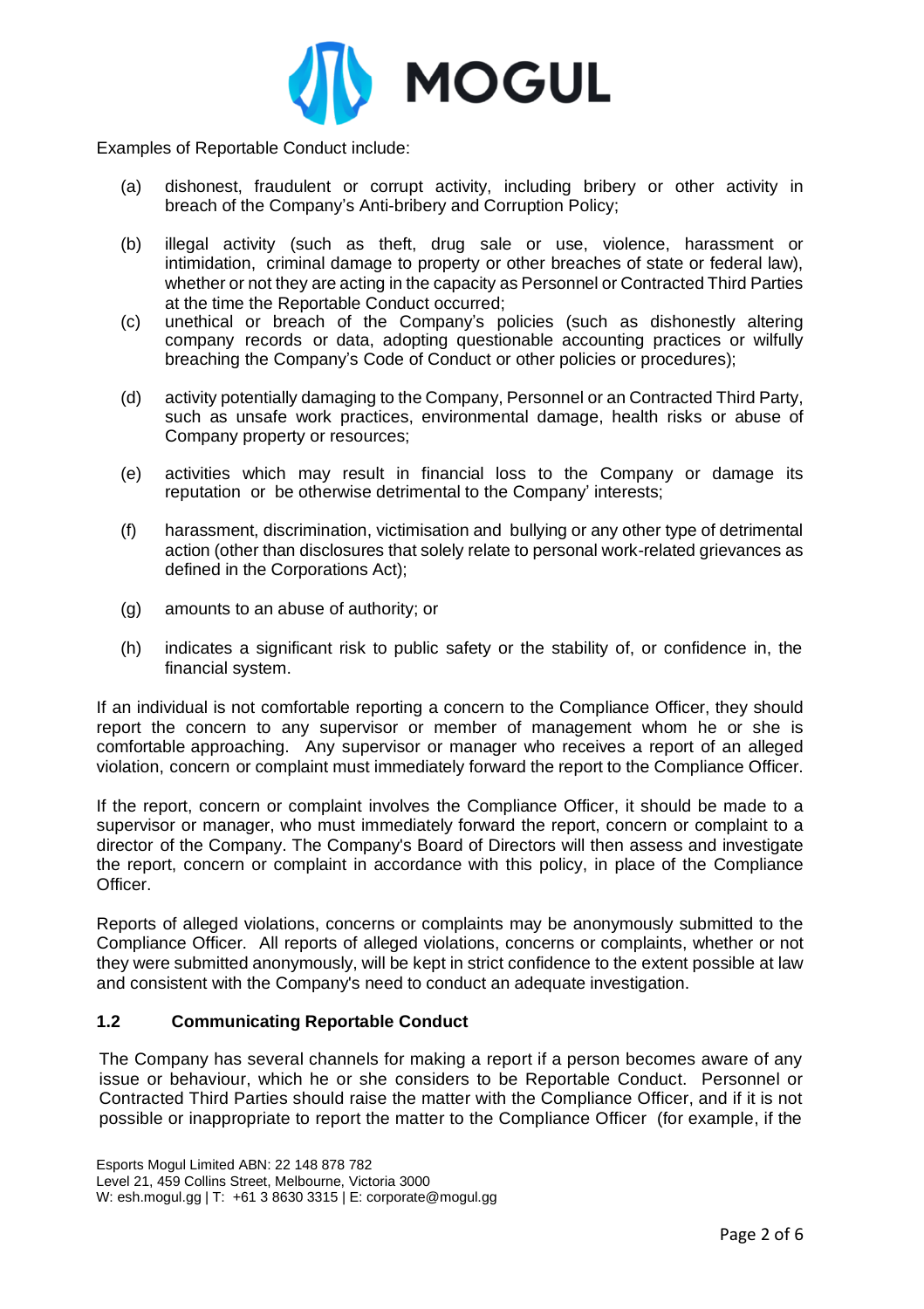

Compliance Officer is the subject of the report), then the matter should be reported to the Company Secretary.

### **1.3 Investigation of Reportable Conduct**

Upon receipt of a report, concern or complaint, the Compliance Officer may, in their discretion, conduct an investigation and may take whatever investigative, disciplinary or other action he or she deems appropriate.

The Compliance Officer may however, in its reasonable discretion, decide not to commence an investigation if, for example, a report, concern or complaint:

- (a) contains only unspecified or broad allegations of wrongdoing without appropriate factual support;
- (b) is a personal work-related grievance disagreement between two parties; or
- (c) has not been made in good faith.

Personal work-related grievances are those that relate to current or former employment and have, or tend to have, implications for the Discloser personally but do not have any other significant implications for the Company (or any other entity) or do not relate to conduct or alleged conduct, about a Reportable Matter.

Personnel can discuss personal work-related grievances with the CEO. Alternatively, Personnel may wish to seek legal advice about their rights and protections under employment law and ways to resolve personal work-related grievances.

Examples of personal work-related grievances include:

- (a) an interpersonal conflict between the individual and another employee; and
- (b) a decision that does not involve a breach of workplace laws;
- (c) a decision concerning the engagement, transfer or promotion of the individual;
- (d) a decision concerning the terms and conditions of engagement of the individual; or
- (e) a decision to suspend or terminate the engagement of the individual, or otherwise to discipline the individual.

The Compliance Officer shall have the authority to obtain assistance from the Company's management or retain separate outside legal or accounting expertise as deemed necessary, or desirable, in order to conduct the investigation or assess whether an investigation is warranted.

The Compliance Officer must ensure that:

- (a) the Company's Board of Directors is informed of any Reportable Conduct / investigations, including that call into question the culture of the Company; and
- (b) they record the rationale for all decisions regarding whether or not to undertake an investigation.

Esports Mogul Limited ABN: 22 148 878 782 Level 21, 459 Collins Street, Melbourne, Victoria 3000 W: esh.mogul.gg | T: +61 3 8630 3315 | E: corporate@mogul.gg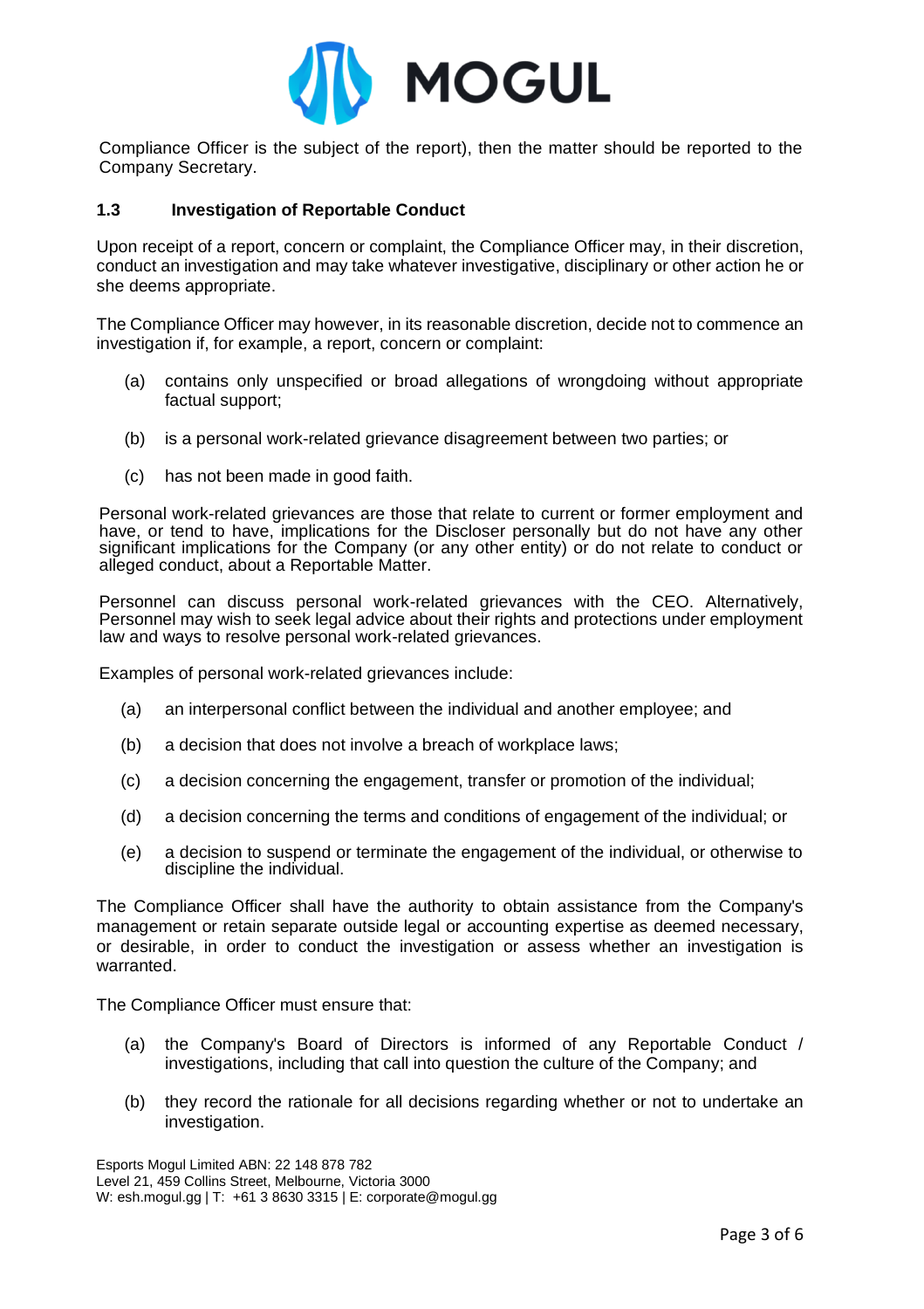

# **1.4 Corrective Action**

The Compliance Officer is ultimately responsible for determining the validity of each report, concern or complaint and fashioning, with the input of its advisors and the Company's management, and if requested, the appropriate corrective action.

The Compliance Officer shall report any legal, regulatory non-compliance or any Reportable Conduct they consider a material concern to the Company's Board of Directors and ensure that management takes corrective action including, where appropriate, obtaining external legal advice and, if so advised, reporting any violation to relevant governmental authorities.

Any Personnel or Contracted Third Party deemed to have violated any law, rule or regulation, or any internal policy regarding accounting standards and disclosures, internal accounting controls, or matters related to the internal or external audit of the Company's financial statements, may be subject to disciplinary action, up to and including termination of employment with or without notice.

### **1.5 No Retaliation**

Individuals should feel free to report any suspected wrongdoing as described above, and know that if they do so, they will be protected against any retributive actions.

The Company will not tolerate retaliation or discrimination of any kind by or on behalf of the Company and its Personnel or Contracted Third Parties against any individual making a good faith complaint of, or assisting in the investigation of, any violation of government laws, rules, or regulations or the Company's policies.

## **1.6 Retention of Complaints and Documents**

The Compliance Officer will retain all documents and records regarding any reports of alleged violations, concerns or complaints.

It is illegal and against the Company's policy to destroy any records that may be subject to or related to an investigation by the Company or any federal, state or regulatory body.

## **1.7 Compliance with this Policy**

All individuals must follow the procedures outlined in this Policy and co-operate with any investigation initiated pursuant to this Policy. Adherence to this Policy is a condition of employment. The Company must have the opportunity to investigate and remedy any alleged violation or an individual's concerns, and each individual must ensure that the Company has an opportunity to undertake such an investigation.

This Policy does not constitute a contractual commitment by the Company. This Policy does not prevent, limit, or delay the Company from taking disciplinary action against any individual, up to and including termination of employment with or without notice, in circumstances (such as, but not limited to, those involving problems of performance, conduct, attitude, or demeanour) where the Company deems disciplinary action appropriate.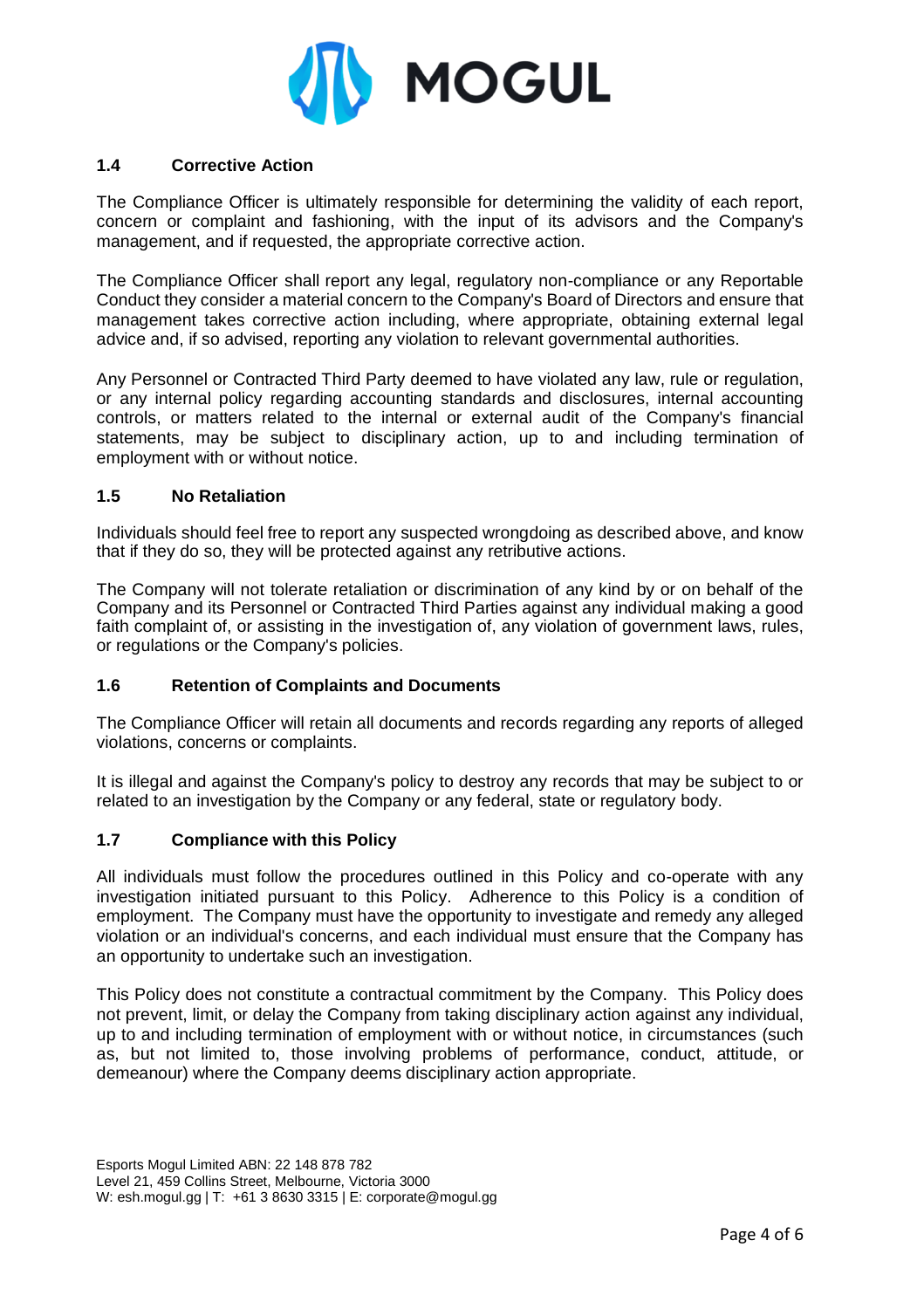

## **1.8 Training**

All relevant Personnel and Contracted Third Parties are to receive appropriate training, including refresher training, relating to this Policy and related policies and procedures. Any newly hired officers and employees will receive such training as part of their induction.

The extent and nature of such training shall be defined by reference to their function and will reflect the risks facing an employee in their role in that role.

Records of all completed training sessions undertaken by Personnel are maintained by the Compliance Officer.

### **1.9 Statutory Protection of Whistleblowers**

Most jurisdictions also have statutory protections for whistleblowers. For example, in Australia, subject to certain conditions being met, the *Corporations Act 2001* (Cth) (**Corporations Act**) gives protection to disclosures about breaches of the Act – refer to Annexure A for further details.

### **1.10 Board Review of Policy**

The Audit and Risk Committee (or the full Board in place of the committee) must review the effectiveness of this Policy at least yearly and make recommendations to the full Board for improvements to the Policy to fulfil its objectives and/or required to comply with changes in relative legal requirements.

| <b>Version No</b> | Date/Change   | <b>Description</b>          |
|-------------------|---------------|-----------------------------|
| 01                | November 2019 | <b>Whistleblower Policy</b> |

Next Review Date: November 2020